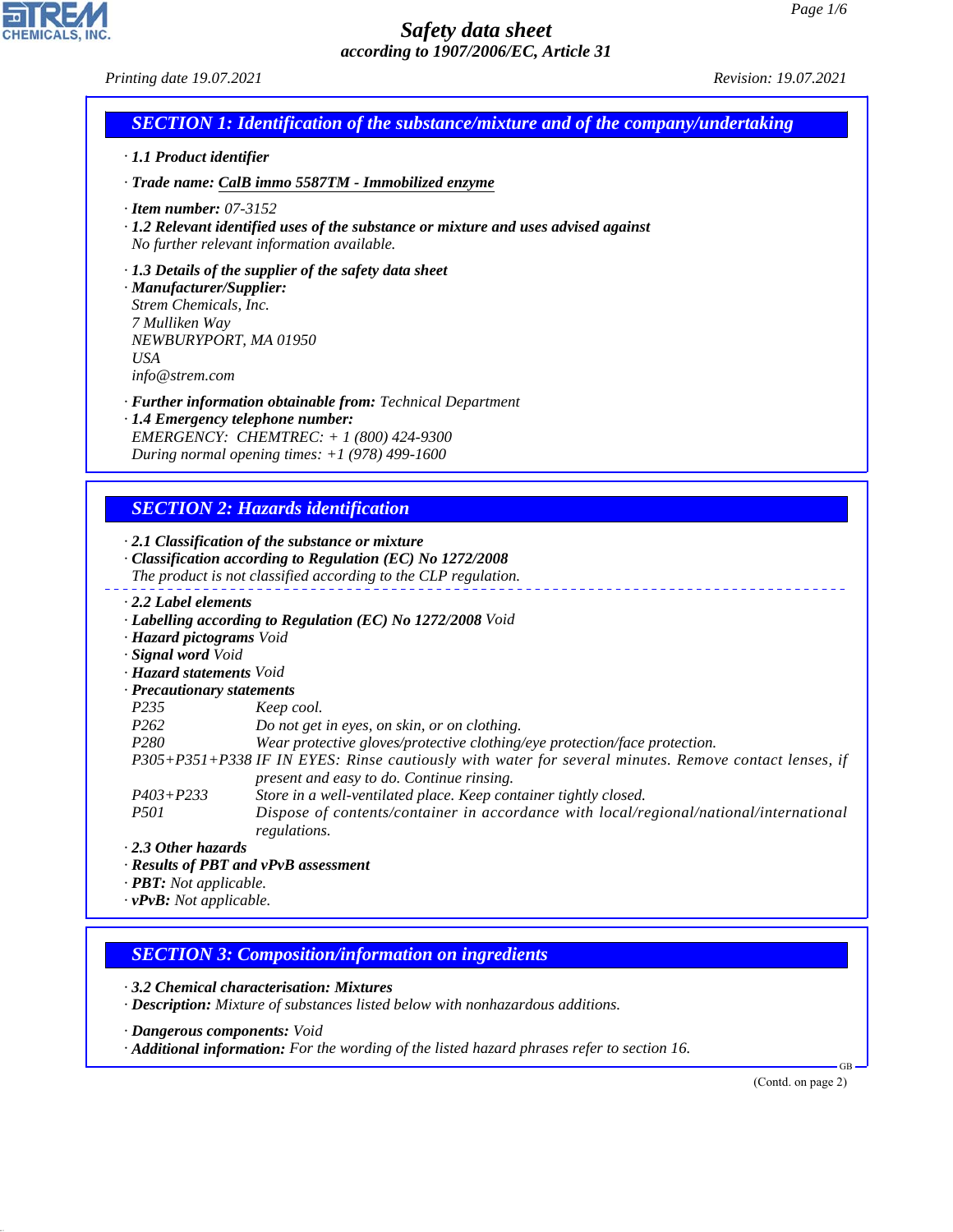*Printing date 19.07.2021 Revision: 19.07.2021*

#### *Trade name: CalB immo 5587TM - Immobilized enzyme*

(Contd. of page 1)

### *SECTION 4: First aid measures*

- *· 4.1 Description of first aid measures*
- *· General information: No special measures required.*
- *· After inhalation: Supply fresh air; consult doctor in case of complaints.*
- *· After skin contact: Generally the product does not irritate the skin.*
- *· After eye contact: Rinse opened eye for several minutes under running water. Then consult a doctor.*
- *· After swallowing: If symptoms persist consult doctor.*
- *· 4.2 Most important symptoms and effects, both acute and delayed No further relevant information available.*
- *· 4.3 Indication of any immediate medical attention and special treatment needed*

*No further relevant information available.*

#### *SECTION 5: Firefighting measures*

- *· 5.1 Extinguishing media*
- *· Suitable extinguishing agents: Use fire extinguishing methods suitable to surrounding conditions.*
- *· 5.2 Special hazards arising from the substance or mixture No further relevant information available.*
- *· 5.3 Advice for firefighters*
- *· Protective equipment: No special measures required.*

### *SECTION 6: Accidental release measures*

- *· 6.1 Personal precautions, protective equipment and emergency procedures Not required.*
- *· 6.2 Environmental precautions: No special measures required.*
- *· 6.3 Methods and material for containment and cleaning up:*
- *Dispose contaminated material as waste according to item 13.*
- *· 6.4 Reference to other sections*
- *See Section 7 for information on safe handling.*
- *See Section 8 for information on personal protection equipment.*

*See Section 13 for disposal information.*

# *SECTION 7: Handling and storage*

- *· 7.1 Precautions for safe handling No special measures required.*
- *· Information about fire and explosion protection: No special measures required.*
- *· 7.2 Conditions for safe storage, including any incompatibilities*
- *· Storage: Keep cool.*

44.1.1

- *· Requirements to be met by storerooms and receptacles: No special requirements.*
- *· Information about storage in one common storage facility: Not required.*
- *· Further information about storage conditions: None.*
- *· Recommended storage temperature: Store at temperatures not exceeding 4 °C. Keep cool.*
- *· 7.3 Specific end use(s) No further relevant information available.*

*SECTION 8: Exposure controls/personal protection*

*· Additional information about design of technical facilities: No further data; see item 7.*

(Contd. on page 3)

GB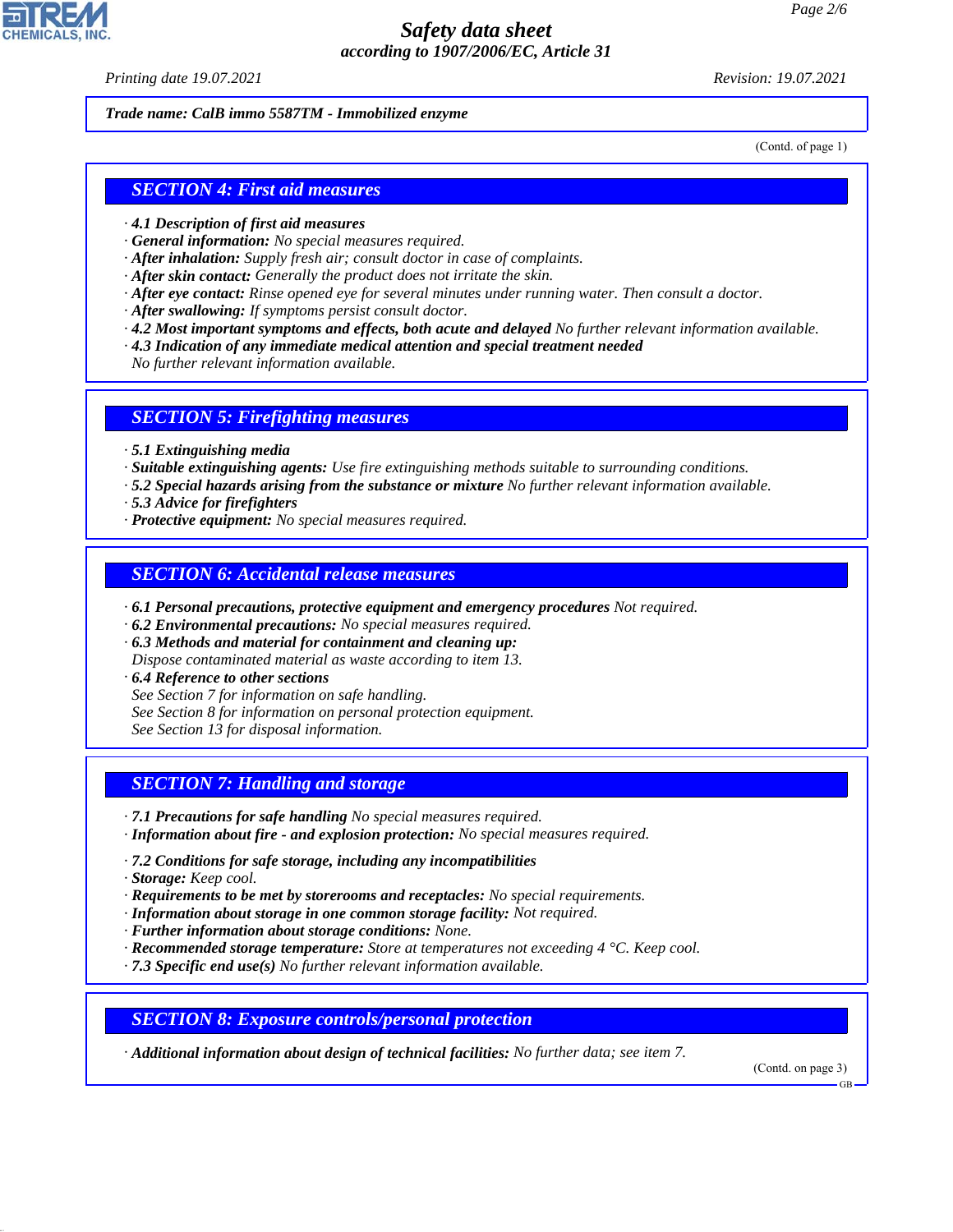#### *Printing date 19.07.2021 Revision: 19.07.2021*

고

**CHEMICALS, INC.** 

44.1.1

#### *Trade name: CalB immo 5587TM - Immobilized enzyme*

| ade name: CalB immo 5587TM - Immobilized enzyme                                                                                                                                                                                                                 |                                                                                                                                                                                                                                                                                                                                                                                                                                                                                                                                                                                                                                                                                                                                                                                                                           |
|-----------------------------------------------------------------------------------------------------------------------------------------------------------------------------------------------------------------------------------------------------------------|---------------------------------------------------------------------------------------------------------------------------------------------------------------------------------------------------------------------------------------------------------------------------------------------------------------------------------------------------------------------------------------------------------------------------------------------------------------------------------------------------------------------------------------------------------------------------------------------------------------------------------------------------------------------------------------------------------------------------------------------------------------------------------------------------------------------------|
|                                                                                                                                                                                                                                                                 | (Contd. of page 2)                                                                                                                                                                                                                                                                                                                                                                                                                                                                                                                                                                                                                                                                                                                                                                                                        |
| $\cdot$ 8.1 Control parameters<br>· Ingredients with limit values that require monitoring at the workplace:<br>the workplace.<br>· Additional information: The lists valid during the making were used as basis.                                                | The product does not contain any relevant quantities of materials with critical values that have to be monitored at                                                                                                                                                                                                                                                                                                                                                                                                                                                                                                                                                                                                                                                                                                       |
| 8.2 Exposure controls<br>· Personal protective equipment:<br>· General protective and hygienic measures:<br>The usual precautionary measures are to be adhered to when handling chemicals.<br>· Respiratory protection: Not required.<br>· Protection of hands: |                                                                                                                                                                                                                                                                                                                                                                                                                                                                                                                                                                                                                                                                                                                                                                                                                           |
| Protective gloves                                                                                                                                                                                                                                               |                                                                                                                                                                                                                                                                                                                                                                                                                                                                                                                                                                                                                                                                                                                                                                                                                           |
| <i>chemical mixture.</i><br>· Material of gloves<br>· Penetration time of glove material<br>observed.<br>· Eye protection: Safety glasses                                                                                                                       | The glove material has to be impermeable and resistant to the product/the substance/the preparation.<br>Due to missing tests no recommendation to the glove material can be given for the product/ the preparation/ the<br>Selection of the glove material on consideration of the penetration times, rates of diffusion and the degradation<br>The selection of the suitable gloves does not only depend on the material, but also on further marks of quality and<br>varies from manufacturer to manufacturer. As the product is a preparation of several substances, the resistance<br>of the glove material can not be calculated in advance and has therefore to be checked prior to the application.<br>The exact break through time has to be found out by the manufacturer of the protective gloves and has to be |
| · 9.1 Information on basic physical and chemical properties                                                                                                                                                                                                     |                                                                                                                                                                                                                                                                                                                                                                                                                                                                                                                                                                                                                                                                                                                                                                                                                           |
| <b>General Information</b><br>$\cdot$ Appearance:<br>Form:<br>Colour:<br>· Odour:<br>• Odour threshold:                                                                                                                                                         | Pellets<br>Whitish<br>Characteristic<br>Not determined.                                                                                                                                                                                                                                                                                                                                                                                                                                                                                                                                                                                                                                                                                                                                                                   |
| $\cdot$ pH-value:                                                                                                                                                                                                                                               | Not applicable.                                                                                                                                                                                                                                                                                                                                                                                                                                                                                                                                                                                                                                                                                                                                                                                                           |
| $\cdot$ Change in condition<br><b>Melting point/freezing point:</b><br>Initial boiling point and boiling range: Undetermined.                                                                                                                                   | Undetermined.                                                                                                                                                                                                                                                                                                                                                                                                                                                                                                                                                                                                                                                                                                                                                                                                             |
| · Flash point:                                                                                                                                                                                                                                                  | Not applicable.                                                                                                                                                                                                                                                                                                                                                                                                                                                                                                                                                                                                                                                                                                                                                                                                           |

*· Flammability (solid, gas): Product is not flammable.*

*· Auto-ignition temperature: Product is not selfigniting.*

*· Explosive properties: Product does not present an explosion hazard.*

*Decomposition temperature: Not determined.*

*Lower: Not determined. Upper: Not determined.*

*· Ignition temperature:*

*· Explosion limits:*

(Contd. on page 4)

GB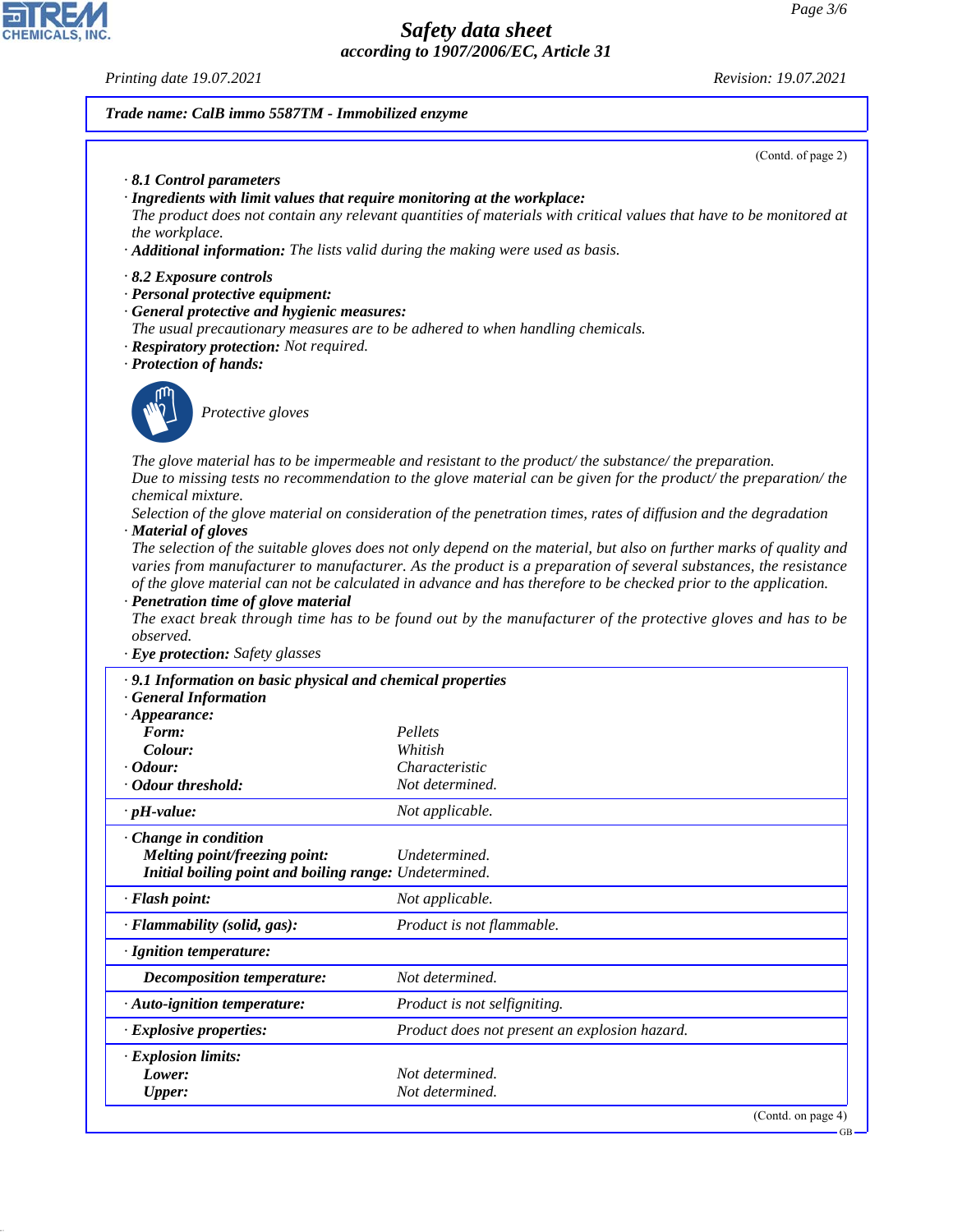*Printing date 19.07.2021 Revision: 19.07.2021*

#### *Trade name: CalB immo 5587TM - Immobilized enzyme*

|                                           | (Contd. of page 3)                         |
|-------------------------------------------|--------------------------------------------|
| · Vapour pressure:                        | Not applicable.                            |
| $\cdot$ Density:                          | Not determined.                            |
| $\cdot$ Relative density                  | Not determined.                            |
| · Vapour density                          | Not applicable.                            |
| $\cdot$ Evaporation rate                  | Not applicable.                            |
| $\cdot$ Solubility in / Miscibility with  |                                            |
| water:                                    | <i>Insoluble.</i>                          |
| · Partition coefficient: n-octanol/water: | Not determined.                            |
| $\cdot$ Viscosity:                        |                                            |
| Dynamic:                                  | Not applicable.                            |
| Kinematic:                                | Not applicable.                            |
| · Solvent content:                        |                                            |
| Organic solvents:                         | $0.0\%$                                    |
| $VOC$ (EC)                                | $0.00\%$                                   |
| $\cdot$ 9.2 Other information             | No further relevant information available. |

# *SECTION 10: Stability and reactivity*

*· 10.1 Reactivity No further relevant information available.*

- *· 10.2 Chemical stability*
- *· Thermal decomposition / conditions to be avoided: No decomposition if used according to specifications.*
- *· 10.3 Possibility of hazardous reactions No dangerous reactions known.*
- *· 10.4 Conditions to avoid No further relevant information available.*
- *· 10.5 Incompatible materials: No further relevant information available.*
- *· 10.6 Hazardous decomposition products: No dangerous decomposition products known.*

# *SECTION 11: Toxicological information*

*· 11.1 Information on toxicological effects*

*· Acute toxicity Based on available data, the classification criteria are not met.*

*· Primary irritant effect:*

- *· Skin corrosion/irritation Based on available data, the classification criteria are not met.*
- *· Serious eye damage/irritation Based on available data, the classification criteria are not met.*
- *· Respiratory or skin sensitisation Based on available data, the classification criteria are not met.*
- *· CMR effects (carcinogenity, mutagenicity and toxicity for reproduction)*
- *· Germ cell mutagenicity Based on available data, the classification criteria are not met.*
- *· Carcinogenicity Based on available data, the classification criteria are not met.*
- *· Reproductive toxicity Based on available data, the classification criteria are not met.*
- *· STOT-single exposure Based on available data, the classification criteria are not met.*
- *· STOT-repeated exposure Based on available data, the classification criteria are not met.*
- *· Aspiration hazard Based on available data, the classification criteria are not met.*

### *SECTION 12: Ecological information*

*· 12.1 Toxicity*

44.1.1

*· Aquatic toxicity: No further relevant information available.*

*· 12.2 Persistence and degradability No further relevant information available.*

(Contd. on page 5)

GB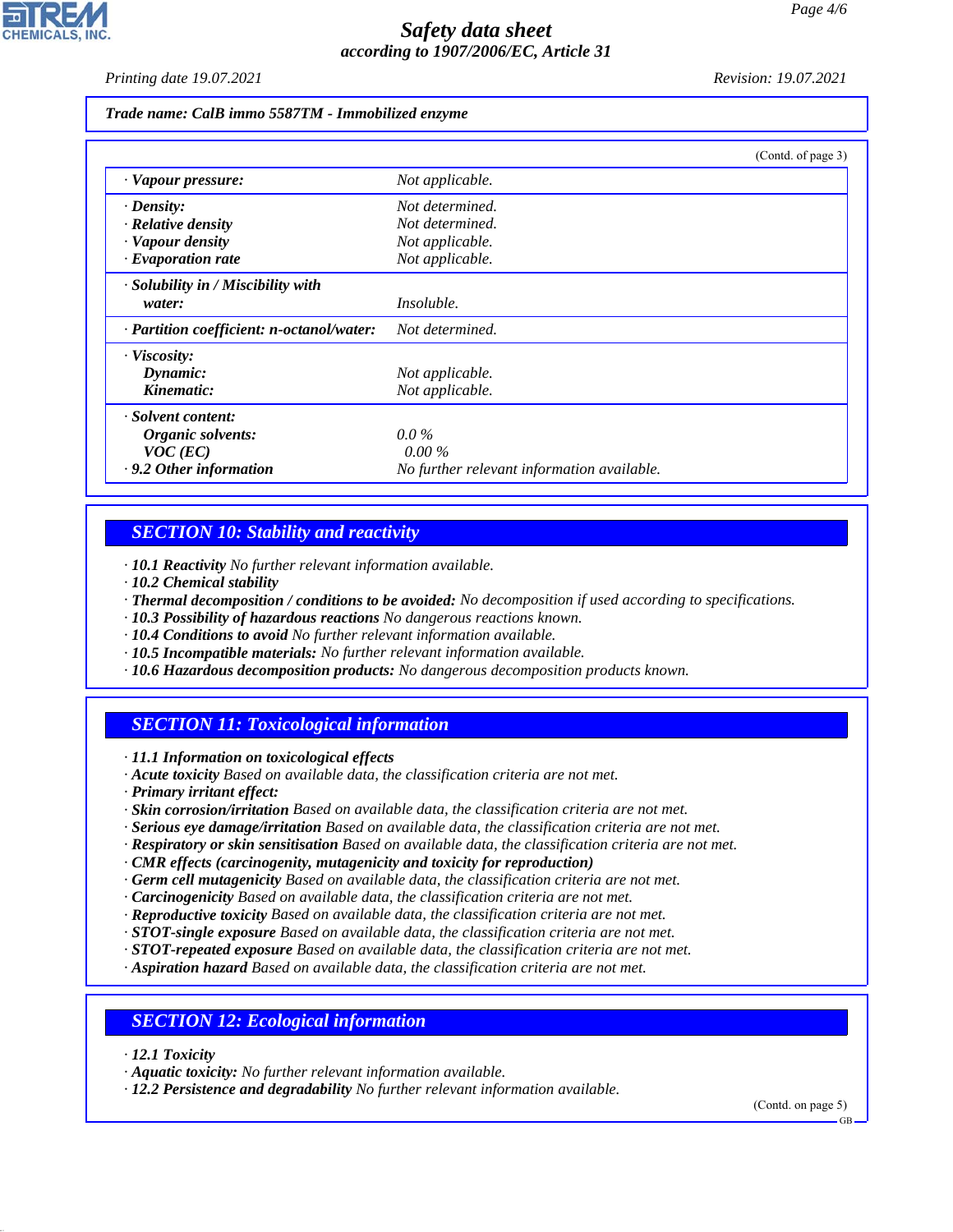#### *Printing date 19.07.2021 Revision: 19.07.2021*

#### *Trade name: CalB immo 5587TM - Immobilized enzyme*

- *· 12.3 Bioaccumulative potential No further relevant information available.*
- *· 12.4 Mobility in soil No further relevant information available.*
- *· Additional ecological information:*
- *· General notes: Not known to be hazardous to water.*
- *· 12.5 Results of PBT and vPvB assessment*
- *· PBT: Not applicable.*
- *· vPvB: Not applicable.*
- *· 12.6 Other adverse effects No further relevant information available.*

### *SECTION 13: Disposal considerations*

- *· 13.1 Waste treatment methods*
- *· Recommendation Disposal must be made according to official regulations.*
- *· Uncleaned packaging:*
- *· Recommendation: Disposal must be made according to official regulations.*

# *SECTION 14: Transport information*

| $\cdot$ 14.1 UN-Number                                         |                 |  |  |  |
|----------------------------------------------------------------|-----------------|--|--|--|
| · ADR, ADN, IMDG, IATA                                         | not regulated   |  |  |  |
| $\cdot$ 14.2 UN proper shipping name<br>· ADR, ADN, IMDG, IATA | not regulated   |  |  |  |
| $\cdot$ 14.3 Transport hazard class(es)                        |                 |  |  |  |
| · ADR, ADN, IMDG, IATA<br>· Class                              | not regulated   |  |  |  |
| · 14.4 Packing group<br>· ADR, IMDG, IATA                      | not regulated   |  |  |  |
| $\cdot$ 14.5 Environmental hazards:                            | Not applicable. |  |  |  |
| $\cdot$ 14.6 Special precautions for user                      | Not applicable. |  |  |  |
| · 14.7 Transport in bulk according to Annex II of              |                 |  |  |  |
| <b>Marpol and the IBC Code</b>                                 | Not applicable. |  |  |  |
| · UN "Model Regulation":                                       | not regulated   |  |  |  |

# *SECTION 15: Regulatory information*

*· 15.1 Safety, health and environmental regulations/legislation specific for the substance or mixture*

*· Directive 2012/18/EU*

44.1.1

- *· Named dangerous substances ANNEX I None of the ingredients is listed.*
- *· 15.2 Chemical safety assessment: A Chemical Safety Assessment has not been carried out.*

### *SECTION 16: Other information*

*This information is based on our present knowledge. However, this shall not constitute a guarantee for any specific product features and shall not establish a legally valid contractual relationship.*

(Contd. on page 6)

(Contd. of page 4)

GB